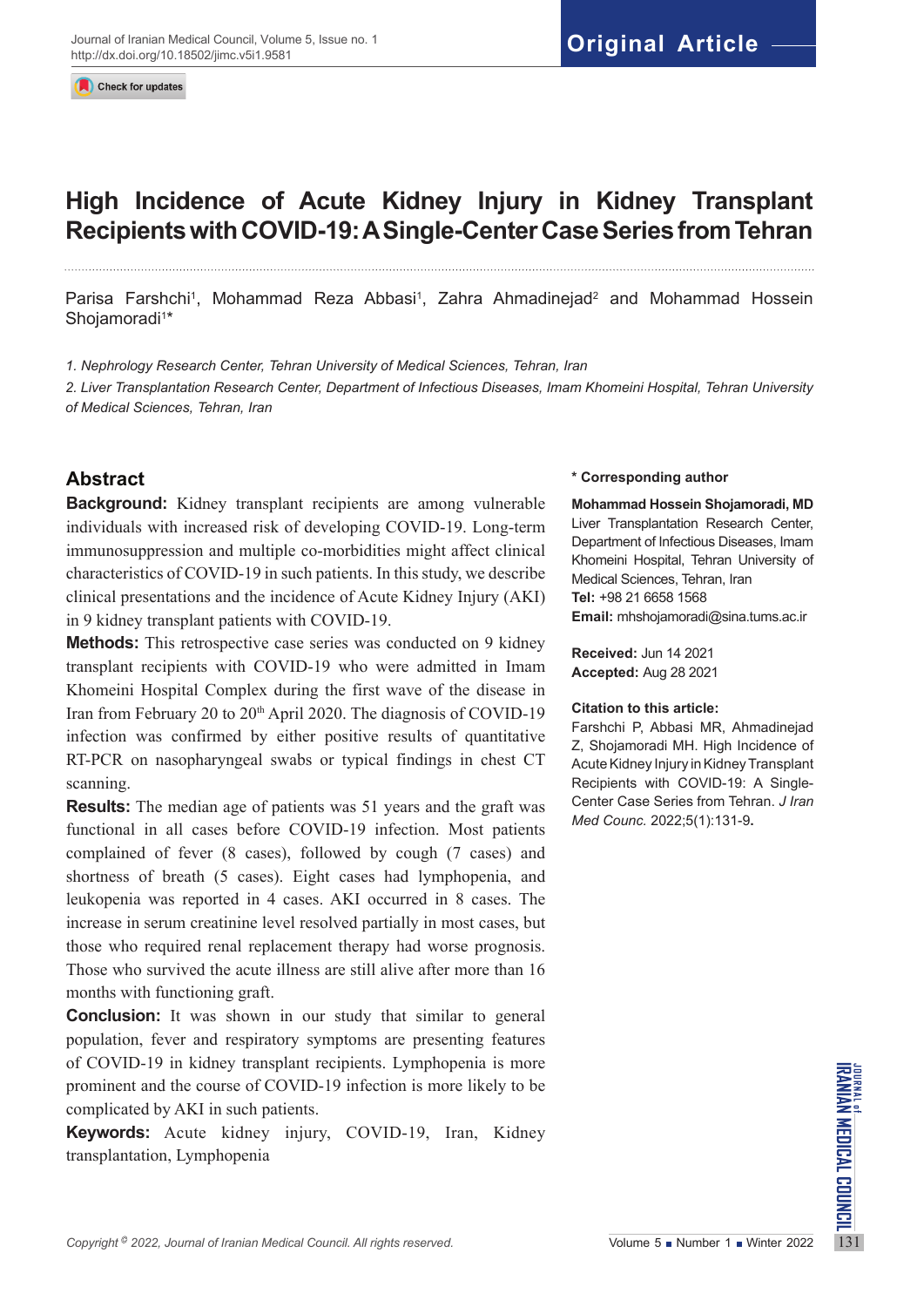## **Introduction**

COVID-19, a new viral respiratory illness caused by SARS-CoV-2, emerged in China in late December 2019 and was considered as a global pandemic by World Health Organization (WHO) on March 2020 (1). Significant variability was demonstrated in clinical presentation, course, and prognosis of COVID-19 among infected individuals. Although some patients might be asymptomatic, others would experience variable degree of symptoms including fever, cough, dyspnea, and myalgia (2). Also, the involvement of other organs like gastrointestinal tract, heart, and central nervous system has been reported (3).

Kidney transplant recipients are among individuals with increased risk of developing COVID-19. In a study by Elias M *et al* in Paris, the incidence of COVID-19 in kidney transplant patients was about 5% which was significantly higher than general population (4). This conferred increased risk might be due to long-term immunosuppressive regimens, which targets both innate and adaptive immunity of these patients. Also, kidney transplant recipients are more likely to be older and have multiple co-morbidities, including diabetes mellitus, hypertension and cardiovascular disorders (5). Clinical characteristics of COVID-19 in kidney transplant recipients, comprising presentation and prognosis, might be different from those reported in other patients.

Soon after the first report of a patient with a definite diagnosis of COVID-19 in Qom, Iran on February 7 2020, the number of patients increased exponentially in all areas of the country (6). Although several studies describe the characteristics of patients in Iran, few reports are available in kidney transplant recipients.

### *Case series*

affiliated to Tehran University<br>
The period of study was consisted<br>
The period of study was consisted<br>
The COVID-19 pandemic in Ir<br>
to 20<sup>th</sup> April 2020. The diagno<br>
confirmed by either positive<br>
RT-PCR on nasopharyngeal s In this study, we present 9 kidney transplant patients with COVID-19 who were admitted in Imam Khomeini Hospital Complex (IKHC), a tertiary center affiliated to Tehran University of Medical Sciences. The period of study was consistent with the first wave of COVID-19 pandemic in Iran, from 20<sup>th</sup> February to 20<sup>th</sup> April 2020. The diagnosis of COVID-19 was confirmed by either positive results of quantitative RT-PCR on nasopharyngeal swabs (5 cases, 56%) or typical findings in chest CT scanning (4 cases, 44%).

After obtaining ethical approval code (IR.TUMS. VCR.REC.1399.363) from our local institute, patients' data were collected from their files. These data included demographic and clinical characteristics of the patients as well as the results of laboratory and imaging modalities. We defined AKI according to the Kidney Disease Improving Global Outcomes (KDIGO) guideline (7). The last serum creatinine level within 90 days prior to admission was considered as the baseline level.

Median age of the patients was 51 years (ranging from 40 to 72 years) and 66.6% (6 cases) were male. As important co-morbidities, type 2 diabetes mellitus and ischemic heart disease were evident in 4 and 2 patients, respectively. Table 1 describes baseline characteristics of the study population.

All except one case were recipients of first deceased donor kidney transplant. Case number 2 was a recipient of the second living unrelated kidney transplant. The graft was functional in all cases before being affected by COVID-19. The median time elapsed from transplantation was about 84 months (ranging from 10 to 300 months).

All patients were on treatment by prednisolone. In 6 patients, calcineurin inhibitor (CNI)-based immunosuppression was prescribed; three patients were on tacrolimus and the other 3 were on cyclosporine. For the remaining 3 patients, sirolimus was administered as the immunosuppressive therapy. All except one subject received either mycophenolate mofetil (MMF) or mycophenolic acid (MPA). MMF was withdrawn in case number 7 due to BK virus nephropathy.

Table 2 represents clinical manifestations and the results of laboratory and imaging findings of the subjects. The median time between the onset of symptoms and hospital admission was 10 days (ranging from 4 to 12 days). Fever was the most common presenting symptom, reported in 8 patients. Other symptoms included cough (7 cases), shortness of breath (5 cases), myalgia (4 cases), diarrhea (3 cases), vomiting (1 case), and sore throat (1 case).

Upon admission, 6 patients were febrile. Tachycardia (pulse rate greater than 90 beats per minute) was noted in 5 patients. Oxygen saturation at room air was less than 92% in 6 cases. While 5 patients had unremarkable findings in initial chest CT scanning,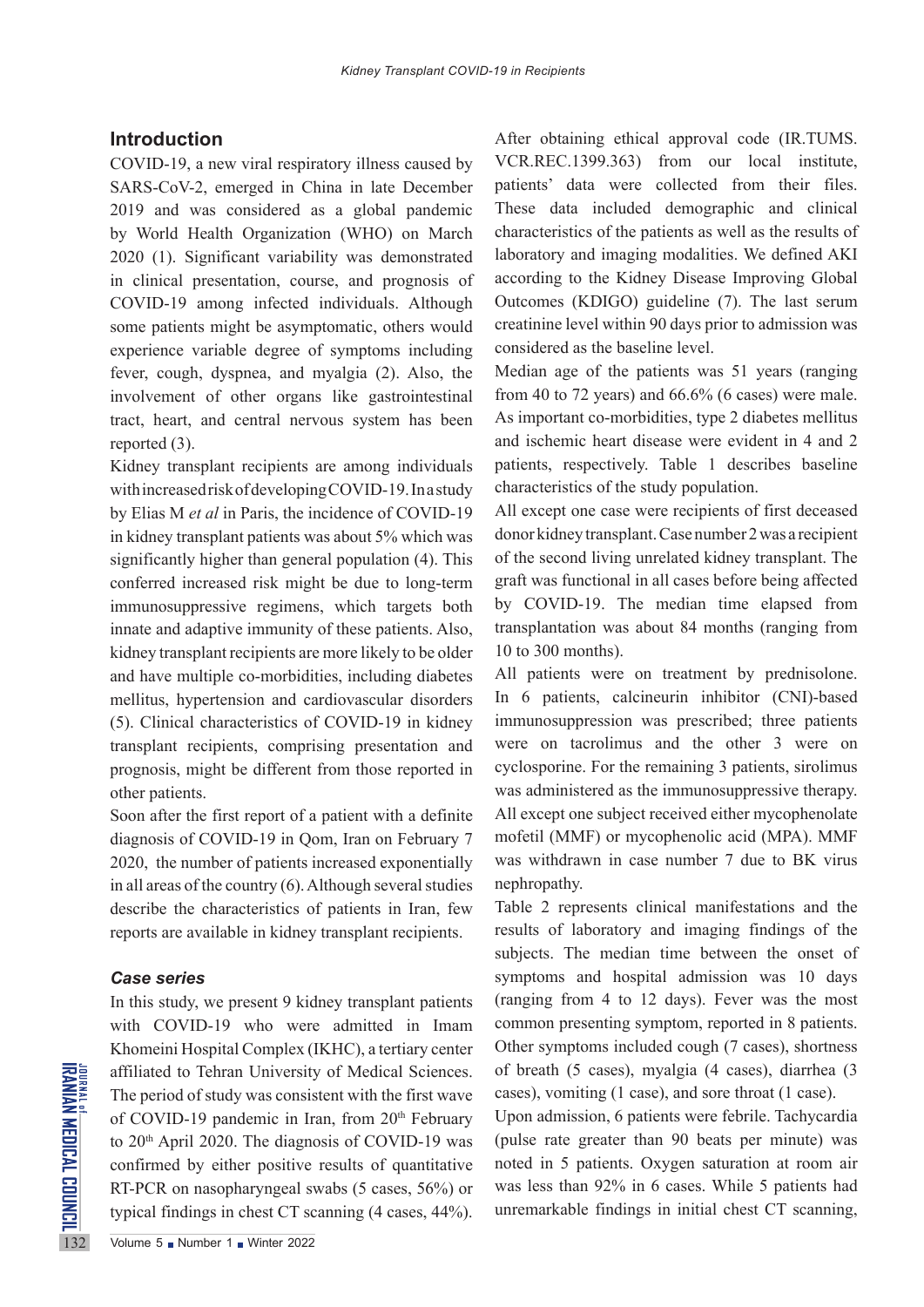| Case           | Age<br>(Years)<br>/Sex | <b>Comorbidities</b> | <b>Number</b><br>of Kidney<br><b>Transplant</b> | <b>Duration</b><br>from kidney<br>transplant<br>(Months) | <b>Serum Cr</b><br>level before<br>admission | Immunosuppressive<br>Regimen                    |
|----------------|------------------------|----------------------|-------------------------------------------------|----------------------------------------------------------|----------------------------------------------|-------------------------------------------------|
| $\mathbf{1}$   | 51/F                   | Negative             | $\mathbf{1}$                                    | 300                                                      | 1.4                                          | <b>MPA</b><br><b>Tacrolimus</b><br>Prednisolone |
| $\overline{2}$ | 40/M                   | Negative             | $\overline{2}$                                  | 84                                                       | 1.5                                          | <b>MPA</b><br>Cyclosporine<br>Prednisolone      |
| 3              | 52/F                   | <b>HLP/HTN</b>       | $\mathbf{1}$                                    | 84                                                       | 1.9                                          | <b>MPA</b><br><b>Sirolimus</b><br>Prednisolone  |
| $\overline{4}$ | 44/F                   | <b>HTN</b>           | $\mathbf{1}$                                    | 240                                                      | 2.8                                          | <b>MPA</b><br><b>Sirolimus</b><br>Prednisolone  |
| 5              | 42/M                   | <b>DM/HTN</b>        | $\mathbf 1$                                     | 10                                                       | 1.2                                          | <b>MPA</b><br>Tacrolimus<br>Prednisolone        |
| 6              | 72/M                   | <b>DM/HTN</b>        | $\mathbf{1}$                                    | 144                                                      | 1.4                                          | <b>MMF</b><br><b>Sirolimus</b><br>Prednisolone  |
| $\overline{7}$ | 48/M                   | <b>IHD</b>           | $\mathbf{1}$                                    | 72                                                       | 1.8                                          | <b>Tacrolimus</b><br>Prednisolone               |
| 8              | 67/M                   | <b>DM</b>            | $\mathbf{1}$                                    | 180                                                      | 1.2                                          | <b>MMF</b><br>Cyclosporine<br>Prednisolone      |
| 9              | 69/M                   | DM/IHD               | $\mathbf{1}$                                    | 60                                                       | 1.7                                          | <b>MMF</b><br>Cyclosporine<br>Prednisolone      |

#### **Table 1.** Baseline characteristics of kidney transplant recipients with COVID-19 infection

F: Female, M: Male, HLP: Hyperlipidemia, HTN: Hypertension, DM: Diabetes Mellitus, IHD: Ischemic Heart Disease, ACEIs: Angiotensin Converting Enzyme Inhibitors, ARBs: Angiotensin Receptor Blockers, Cr: Creatinine, N/A: Not Available, MPA: Mycophenolic Acid (Myfortic), MMF: Mycophenolate Mofetil (Cellcept)

| Case                                                                                                                                                 | <b>Clinical Presentation</b> | efore<br><b>Symptoms Duration</b><br>sion<br>(Days)<br><b>Admiss</b> | <b>Vital Signs</b><br>T (°C)<br><b>RR</b><br>BP (mmHg)<br><b>PR</b><br>O2sat (at room air)<br>O <sub>2</sub> sat<br>(supplemental O2) | <b>WBC</b> (x1000/mm3) | <b>ANC</b> (cells/mm3) | ALC (cells/mm3) | Hb(g/dI) | PLT(x1000mm3) | COVID 19 PCR | <b>Initial Chest</b><br>CT-scan<br>/Severity of Lung Involvement                                                            |
|------------------------------------------------------------------------------------------------------------------------------------------------------|------------------------------|----------------------------------------------------------------------|---------------------------------------------------------------------------------------------------------------------------------------|------------------------|------------------------|-----------------|----------|---------------|--------------|-----------------------------------------------------------------------------------------------------------------------------|
| $\overline{1}$                                                                                                                                       | Fever<br>Cough<br>Dyspnea    | 12                                                                   | 36.7<br>22<br>114/81<br>114<br>95%<br>95%                                                                                             | 11.1                   | 9400                   | 890             | 9.6      | 399           | Negative     | JOURNAL of <b>MEDICAL</b><br>IRANIAN MEDICAL<br><b>Bilateral Patchy Ground Glass</b><br>Opacity,<br>< 10%<br><b>TIONNOT</b> |
| Copyright <sup>©</sup> 2022, Journal of Iranian Medical Council. All rights reserved.<br>Volume $5 \blacksquare$ Number $1 \blacksquare$ Winter 2022 |                              |                                                                      |                                                                                                                                       |                        |                        |                 |          |               |              |                                                                                                                             |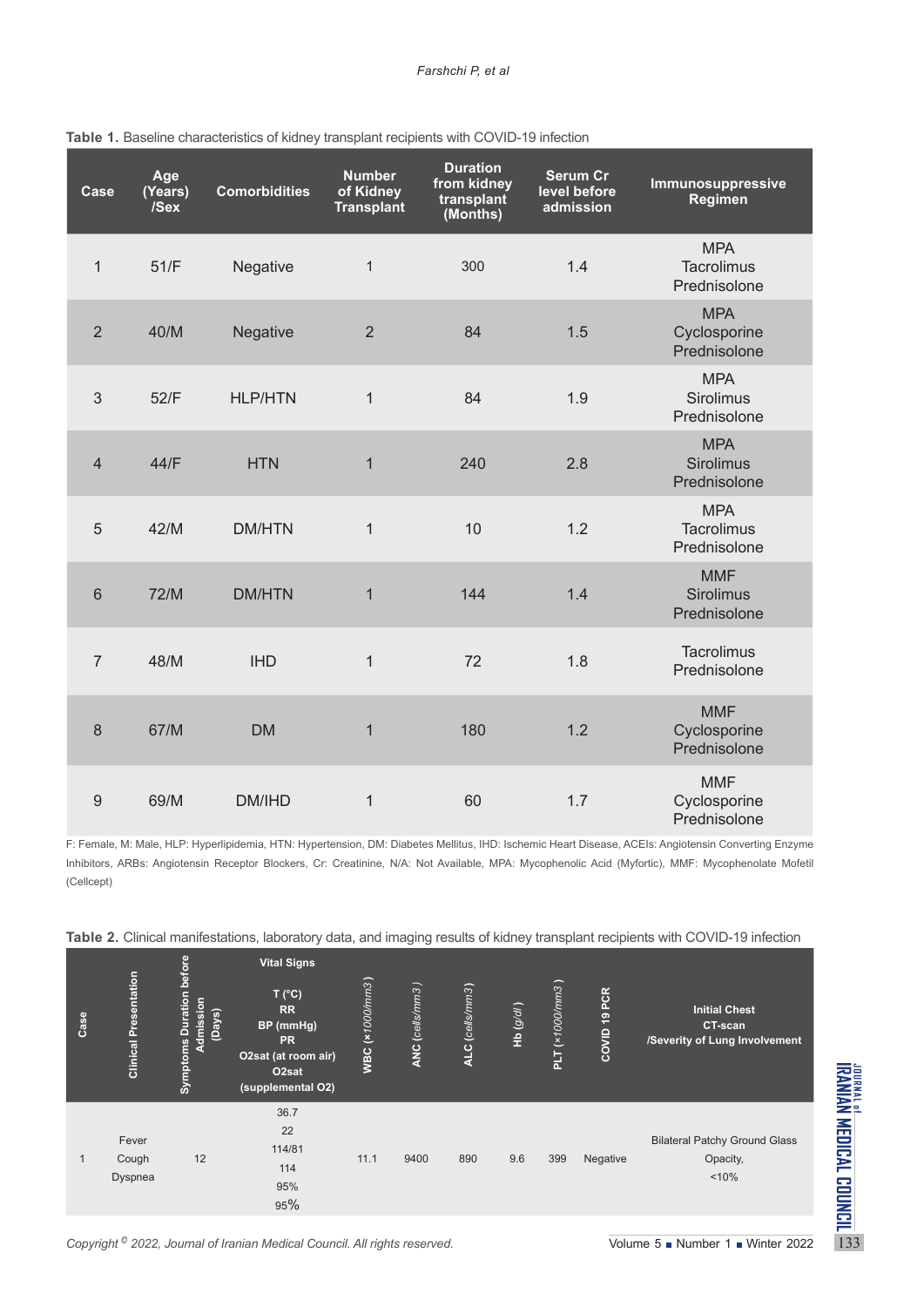|                                                     | $\overline{2}$   | Fever<br>Sore throat<br>Myalgia                   | $\overline{7}$ | 38.2<br>20<br>120/62<br>120<br>82%<br>96%                                            | 2.8   | 1680 | 870  | 11.5 | 120 | Positive | <b>Bilateral Patchy Ground Glass</b><br>Opacity,<br>< 10%                                                                                         |
|-----------------------------------------------------|------------------|---------------------------------------------------|----------------|--------------------------------------------------------------------------------------|-------|------|------|------|-----|----------|---------------------------------------------------------------------------------------------------------------------------------------------------|
|                                                     | $\mathfrak{Z}$   | Fever<br>Cough<br>Diarrhea<br>Vomiting<br>Myalgia | 10             | 36.7<br>22<br>110/70<br>99<br>88%<br>97%                                             | 3.5   | 2280 | 950  | 12.1 | 90  | Positive | <b>Bilateral Patchy Ground Glass</b><br>Opacity<br>(predominantly left lung)/<br>10-50%                                                           |
|                                                     | $\overline{4}$   | Fever<br>Cough<br>Dyspnea                         | 10             | 38.2<br>19<br>90/60<br>86<br>86%<br>94%                                              | 10.8  | 9670 | 700  | 9.9  | 88  | Positive | <b>Bilateral Patchy Ground Glass</b><br>Opacity,<br>10-50%                                                                                        |
|                                                     | 5                | Cough<br>Diarrhea                                 | $\overline{4}$ | 36.8<br>15<br>90/65<br>82<br>95%<br>95%                                              | 3.6   | 2520 | 880  | 12.6 | 119 | Negative | <b>Bilateral Patchy Ground Glass</b><br>Opacity,<br>< 10%                                                                                         |
|                                                     | $6\phantom{1}6$  | Fever                                             | 10             | 38.4<br>18<br>120/80<br>104<br>93%<br>N/A                                            | 6.6   | 5520 | 740  | 8.6  | 159 | Positive | <b>Bilateral Patchy Ground Glass</b><br>Opacity,<br>$~10\%$                                                                                       |
|                                                     | $\boldsymbol{7}$ | Fever<br>Cough<br>Myalgia<br>Diarrhea<br>Dyspnea  | 10             | 37.8<br>18<br>120/80<br>$70\,$<br>87%<br>96%                                         | 7.74  | 5940 | 1100 | 13.2 | 147 | Negative | <b>Bilateral Patchy Ground Glass</b><br>Opacity,<br>$~10\%$                                                                                       |
|                                                     | $\bf 8$          | Fever<br>Cough<br><b>Dyspnea</b>                  | $\overline{7}$ | 38.5<br>26<br>120/80<br>95<br>75%<br>77%                                             | $6\,$ | 4000 | 1440 | 12.8 | 179 | Negative | <b>Bilateral Patchy Ground Glass</b><br>Opacity,<br>$>50\%$                                                                                       |
| <b>TEANINA MEDICAL COUNCIL</b><br>Henric Council Co | $\boldsymbol{9}$ | Fever<br>Cough<br>Myalgia<br>Dyspnea              | $10$           | 38.6<br>$18$<br>150/80<br>82<br>82%<br>95%                                           | 3.6   | 2800 | 370  | 15.3 | 111 | Positive | <b>Bilateral Patchy Ground Glass</b><br>Opacity,<br>$>50\%$                                                                                       |
|                                                     |                  | Volume 5 Number 1 Winter 2022                     |                | Count, ALC: Absolute Lymphocyte Count, PLT: Platelet, PCR: Polymerase Chain Reaction |       |      |      |      |     |          | T: Temperature, RR: Respiratory Rate, BP: Blood Pressure, PR: Pulse Rate, O2Sat: Oxygen Saturation, WBC: White Blood Cell, ANC: Absolute Neutroph |

Cont Table 2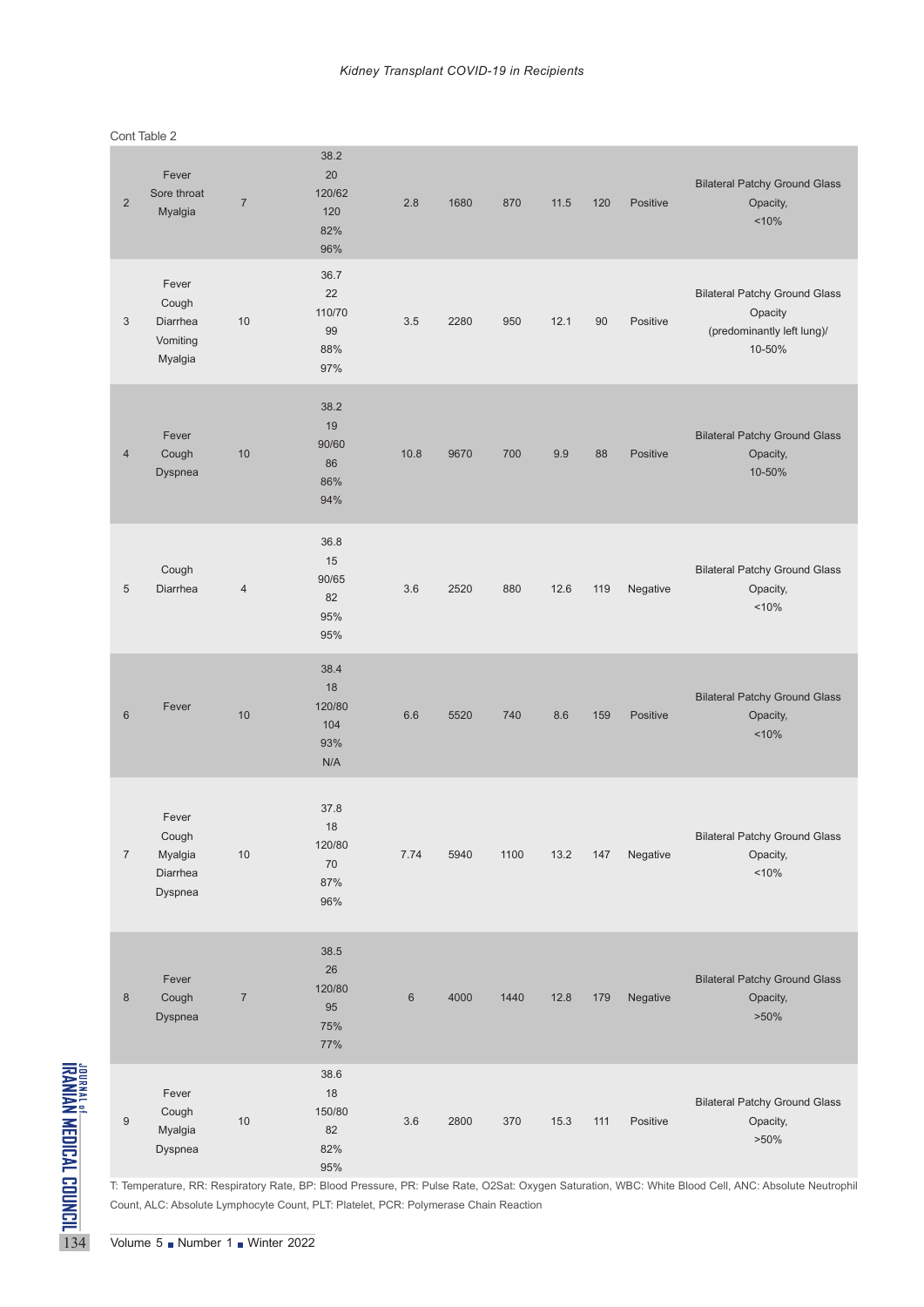imaging modalities revealed bilateral ground glass opacity of more than 50% of both lung fields in two patients (cases number 8 and 9). The extent of lung involvement in case number 4 was estimated to be about 10 to 50%, but the lung opacities rapidly progressed to more than 50% in the following CT scanning.

The median amount of absolute lymphocyte count was 880 per *µl* (ranging from 370 to 1440 per *µl*). About 90% of cases (8 out of 9 patients) had lymphopenia with absolute lymphocyte count of less than 1200 per *µl*. The amount of hemoglobin was less than 10 *g/dl* in 3 cases, and 5 patients had thrombocytopenia.

As inflammatory markers, CRP (C reactive protein) was checked for cases number 4, 8 and 9 which was

86 *mg/dl*, 45 *mg/dl* and 104 *mg/dl*, respectively. Also, the D-dimer level of case number 4 was 2055 *ng/ml* and for case number 9 was measured about and 4812 *ng/ml*. Unfortunately, the inflammatory markers were not assessed for patients admitted in general ward.

Table 3 shows the managements and outcomes of the study population. The median time of hospital admission was about 13 days (ranging from 6 to 22 days). The primary modification in immunosuppressive regimen of the patients was cessation of antimetabolite agents (including MMF, MPA, and sirolimus) and administrating stress doses of corticosteroid. According to the first National Flowchart for Diagnosis and Treatment of COVID-19 released in February 27 2020, all patients

| Case           | Immunosuppressive<br><b>Modification</b>                                                                                                                                                                                      | Anti-COVID 19 Admission<br><b>Drugs</b>          |            | M.V<br><b>Location Required Required</b> | <b>RRT</b> | <b>Duration of</b><br>(Days) |                   | cr<br>Admission Outcome (Discharge)<br>(mg/dl) |
|----------------|-------------------------------------------------------------------------------------------------------------------------------------------------------------------------------------------------------------------------------|--------------------------------------------------|------------|------------------------------------------|------------|------------------------------|-------------------|------------------------------------------------|
| $\mathbf{1}$   | <b>MPA</b> cessation<br><b>Hold of Tacrolimus</b><br>Stress-dose of steroid                                                                                                                                                   | <b>HCQ</b><br>Atazanavir                         | Ward       | <b>No</b>                                | <b>No</b>  | $\overline{7}$               | Discharged        | 1.8                                            |
| $\overline{2}$ | <b>MPA</b> cessation<br>Cyclosporine reduction by 50%<br>Stress-dose of steroid                                                                                                                                               | <b>HCQ</b><br>Lopinavir/Ritonavir                | Ward       | <b>No</b>                                | No         | 14                           | Discharged        | 1.2                                            |
| 3              | <b>MPA</b> cessation<br>Sirolimus cessation<br>Stress-dose of steroid                                                                                                                                                         | <b>HCQ</b><br>Lopinavir/Ritonavir                | Ward       | <b>No</b>                                | No         | 13                           | Discharged        | 1.4                                            |
| 4              | <b>MPA</b> cessation<br>Sirolimus cessation<br>Stress-dose of steroid                                                                                                                                                         | <b>HCQ</b><br>Atazanavir<br><b>IVIG</b>          | <b>ICU</b> | Yes                                      | Yes        | 13                           | <b>Expired</b>    | N/A                                            |
| 5              | MPA cessation for few days<br><b>Hold of Tacrolimus</b><br>Stress-dose of steroid                                                                                                                                             | <b>HCQ</b><br>Atazanavir<br>Sofosbuvir           | Ward       | <b>No</b>                                | No         | 22                           | Discharged        | $\mathbf{1}$                                   |
| 6              | MMF cessation for few days<br>Sirolimus cessation<br>Stress-dose of steroid                                                                                                                                                   | <b>HCQ</b><br>Atazanavir                         | Ward       | <b>No</b>                                | <b>No</b>  | 12                           | <b>Discharged</b> | $\mathbf{1}$                                   |
| 7              | <b>Hold of Tacrolimus</b><br>Stress-dose of steroid                                                                                                                                                                           | <b>HCQ</b><br>Lopinavir/Ritonavir                | Ward       | <b>No</b>                                | No         | $6\,$                        | Discharged        | 2.6                                            |
| 8              | <b>MMF</b> cessation<br>Cyclosporine cessation<br>Stress-dose of steroid                                                                                                                                                      | <b>HCQ</b><br>Lopinavir/Ritonavir                | <b>ICU</b> | Yes                                      | No         | $6\phantom{1}$               | <b>Expired</b>    | N/A                                            |
| 9              | <b>MMF</b> cessation<br>Cyclosporine cessation<br>Stress-dose of steroid                                                                                                                                                      | <b>HCQ</b><br>Lopinavir/Ritonavir<br><b>IVIG</b> | ICU        | Yes                                      | Yes        | 21                           | Expired           | N/A                                            |
|                | MPA: Mycophenolic Acid (Myfortic), MMF: Mycophenolate Mofetil (Cellcept), HCQ: Hydroxychloroquine, IVIG: Intravenous Immune Globulin, ICU: Intensive<br>Care Unit, MV: Mechanical Ventilation, RRT: Renal Replacement Therapy |                                                  |            |                                          |            |                              |                   |                                                |
|                | Copyright <sup>©</sup> 2022, Journal of Iranian Medical Council. All rights reserved.                                                                                                                                         |                                                  |            | Volume 5 Number 1 Winter 2022            |            |                              |                   |                                                |

**Table 3.** Managements and outcomes of COVID-19 infection in kidney transplant recipients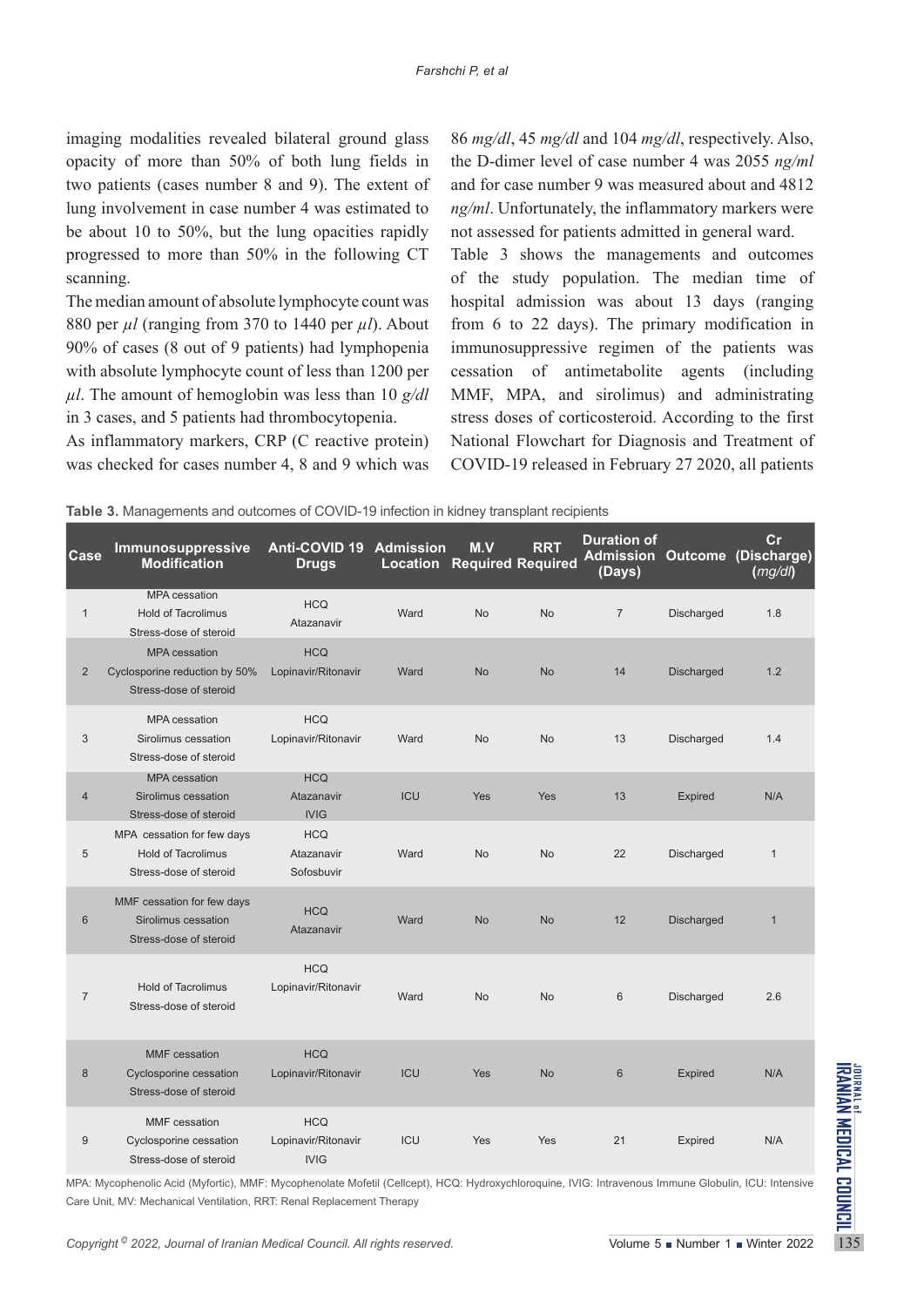

Figure 1. Serum creatinine level of study population during the course of hospital admission.

received either atazanavir or Kaletra (Lopinavir/ Ritonavir) as the initial antiviral agents. Since these protease inhibitor agents impede the metabolism of CNIs, tacrolimus was withheld, cyclosporine dose was reduced throughout the administration of either atazanavir or Kaletra and their serum levels were monitored precisely. Cases number 8 and 9 were critically ill with severe pulmonary involvement; therefore, cyclosporine was withheld for them.

As shown in figure 1,8 patients experienced Acute Kidney Injury (AKI) during the course of COVID-19 infection. Kidney biopsy was not performed for any of these cases to determine the cause of AKI. Cases number 4 and 9 required hemodialysis. AKI was resolved at least partially in other cases.

Example 1.1 Controllately, these patients<br>
and with no significant impair<br>
For further follow up and aft<br>
their admission, we called the<br>
2021. Fortunately, all the pat<br>
acute illness are still alive with<br>
Volume 5 • Numbe Those with extensive lung involvement (cases number 4, 8, and 9) were admitted in the Intensive Care Unit and required invasive mechanical ventilation. Unfortunately, these patients died. The remaining cases were discharged with acceptable condition and with no significant impairment in graft function. For further follow up and after about 16 months of their admission, we called the patients at mid-August 2021. Fortunately, all the patients who survived the acute illness are still alive with functioning graft.

### **Discussion**

In this case series, we discussed clinical presentations, management, complications and outcome of COVID-19 infection in 9 kidney transplant recipients who were admitted in our hospital during the first 2 months of COVID-19 pandemic in Iran. The most common presenting symptoms of our patients were fever followed by cough and dyspnea. These findings are in favor of other studies which showed fever and respiratory symptoms as the prominent clinical manifestations of COVID-19 in kidney transplant recipients (8). In congruence with other studies in transplant patients, gastrointestinal symptoms were not a frequent presentation (4,9-12). Although kidney transplant recipients might have atypical clinical manifestations, comparing our results with other studies in general population represents similar clinical presentation of COVID-19 in transplant patients and general population (2,13).

In our study, lymphopenia was the most common laboratory abnormality. These findings mirror other studies in terms of leukopenia and lymphopenia in kidney transplant recipients with COVID-19 (8-12). Several mechanisms were proposed for lymphopenia in COVID-19 patients including T cell infection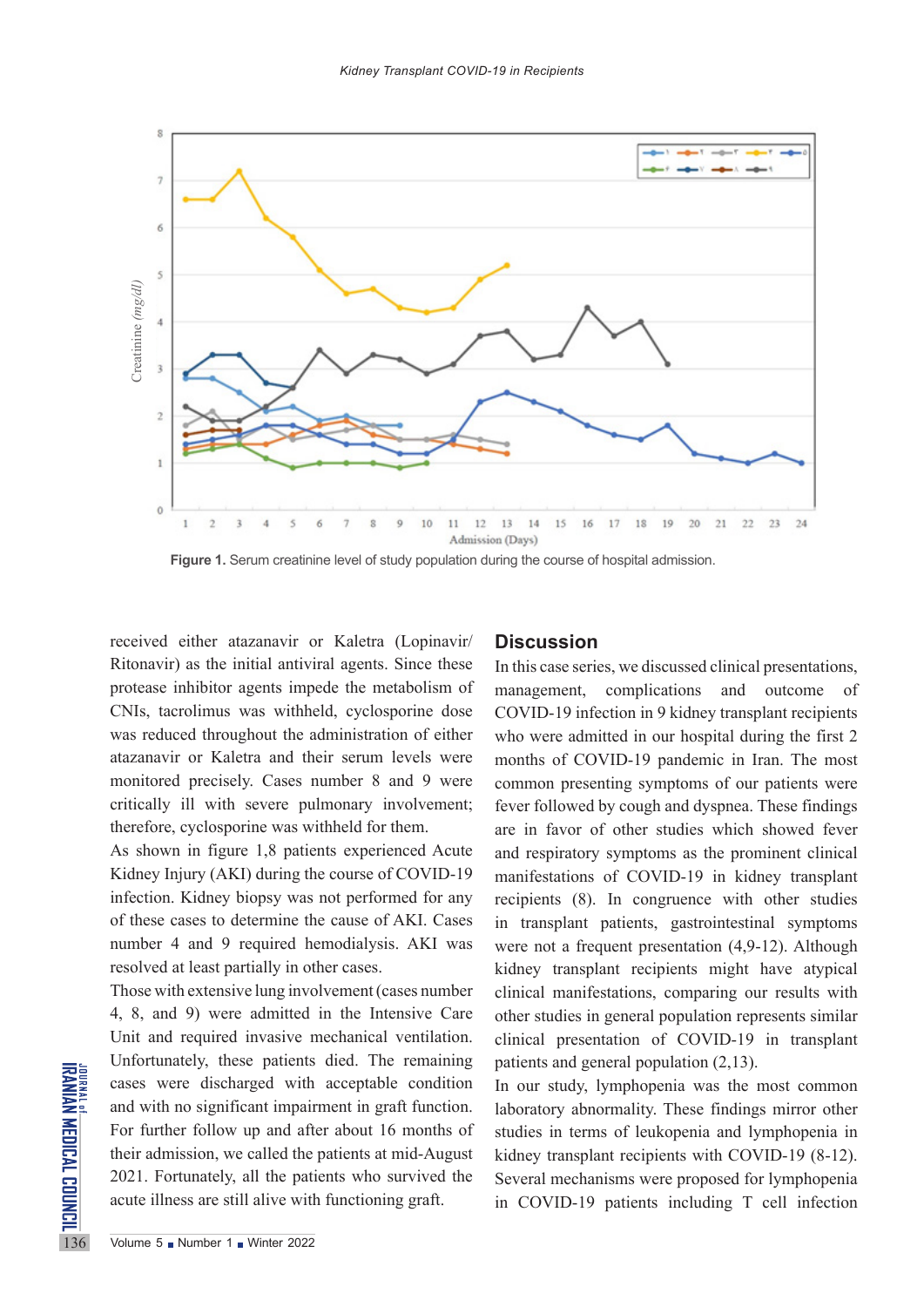by SARS-CoV-2 and its interference with T cell expansion (14). Comparing the incidence and severity of lymphopenia in kidney transplant and other patients represents a more pronounced lymphopenia in kidney transplant recipients. It seems that treatment with immunosuppressive agents might predispose such patients to more severe lymphopenia throughout the course of COVID-19.

According to the earlier versions of National Flowchart for Diagnosis and Treatment of COVID-19, all patients of our study received hydroxychloroquine plus either atazanavir or Lopinavir/Ritonavir as antiviral agents (15,16). Soon after, several studies showed inefficiency of Lopinavir/Ritonavir in the treatment of COVID-19 infection. For example, in a trial by Cao B *et al* on COVID-19 patients, no benefit was reported for Lopinavir/Ritonavir beyond the standard care (17). Due to negative data in clinical trials and unfavorable drug interactions, the 8<sup>th</sup> National Flowchart for Diagnosis and Treatment of COVID-19 fails to recommend routine use of Lopinavir/Ritonavir for this disease.

Remdesivir, with inhibitory effects on RNA polymerase, should be considered as one the first drugs that was approved by FDA (Food and Drug Administration) for emergency use in the treatment of adult hospitalized patients with COVID-19 in certain situations. Although data are inconsistent, several studies showed the superiority of remdesivir in shortening the time to recovery of hospitalized adult patients (18). Due to lack of such experiences during the study period, none of our patients received remdesivir as the antiviral agent.

Based on expert opinion, published data yet denote to reducing maintenance immunosuppression as a key management in kidney transplant patients with COVID-19. However, the degree of reduction in immunosuppression still remains unclear and concerns regarding alloimmune rejection should be balanced by high mortality of COVID-19 pneumonia in kidney transplant recipients (19). In this study, we stopped antimetabolite agents (including MMF, MPA and sirolimus) upon hospital admission while increasing the amount of corticosteroid to the stress doses. We also reduced the dose of CNIs (including tacrolimus and cyclosporine) and in case of severe COVID-19 pneumonia, we stopped CNI administration.

COVID-19 infection might cause AKI by either direct pathogenic mechanism of SARS-CoV-2 or indirectly as a result of its systemic effects (20). We reported AKI in more than 80% of our patients. In case-series by Monfared A *et al* and Rahimzadeh H *et al*, the incidence of AKI in kidney transplant patients with COVID-19 was 57% and 100%, respectively (12,21). In a review of initial published experiences by Moris D *et al*, AKI was reported in 58.5% of the kidney recipients with COVID-19 (8). On the other hand, AKI occurred in 46% of 3993 hospitalized general patients with COVID-19 (22). Also, a consensus report of the 25th Acute Disease Quality Initiative (ADQI) Workgroup suggested that AKI incidence would be over 20% in hospitalized patients with COVID-19 infection (20).

Compared with general population, it seems that transplant patients are more susceptible to develop AKI during COVID-19 infection. Thus, transplantation might be considered as a major risk factor of AKI in COVID-19 patients. Whether the severity of infection or baseline characteristics of patients might contribute to AKI in kidney transplant recipients is still uncertain. In our study, increase in serum creatinine level was resolved at least partially in most cases, but those who required renal replacement therapy had worse prognosis.

In our case series, all the patients who died had elevated levels of inflammatory markers and two of them experienced severe AKI with the need to Renal Replacement Therapy (RRT). Since none of the survivors required RRT during the course of AKI, it seems that severe AKI with the need to RRT might be considered as a poor prognostic marker in kidney transplant patients with COVID-19.

In this case series, our sample size was small and several other factors (like CRP, D-dimer, and IL6) were not considered for all the patients. Therefore, we could not draw any conclusion about the prognostic factors of our patients. Thus, as a preliminary research, our study served only as an introduction to kidney transplant recipients with COVID-19 in our hospital.

## **Conclusion**

Our case series showed that similar to general population, fever and respiratory symptoms are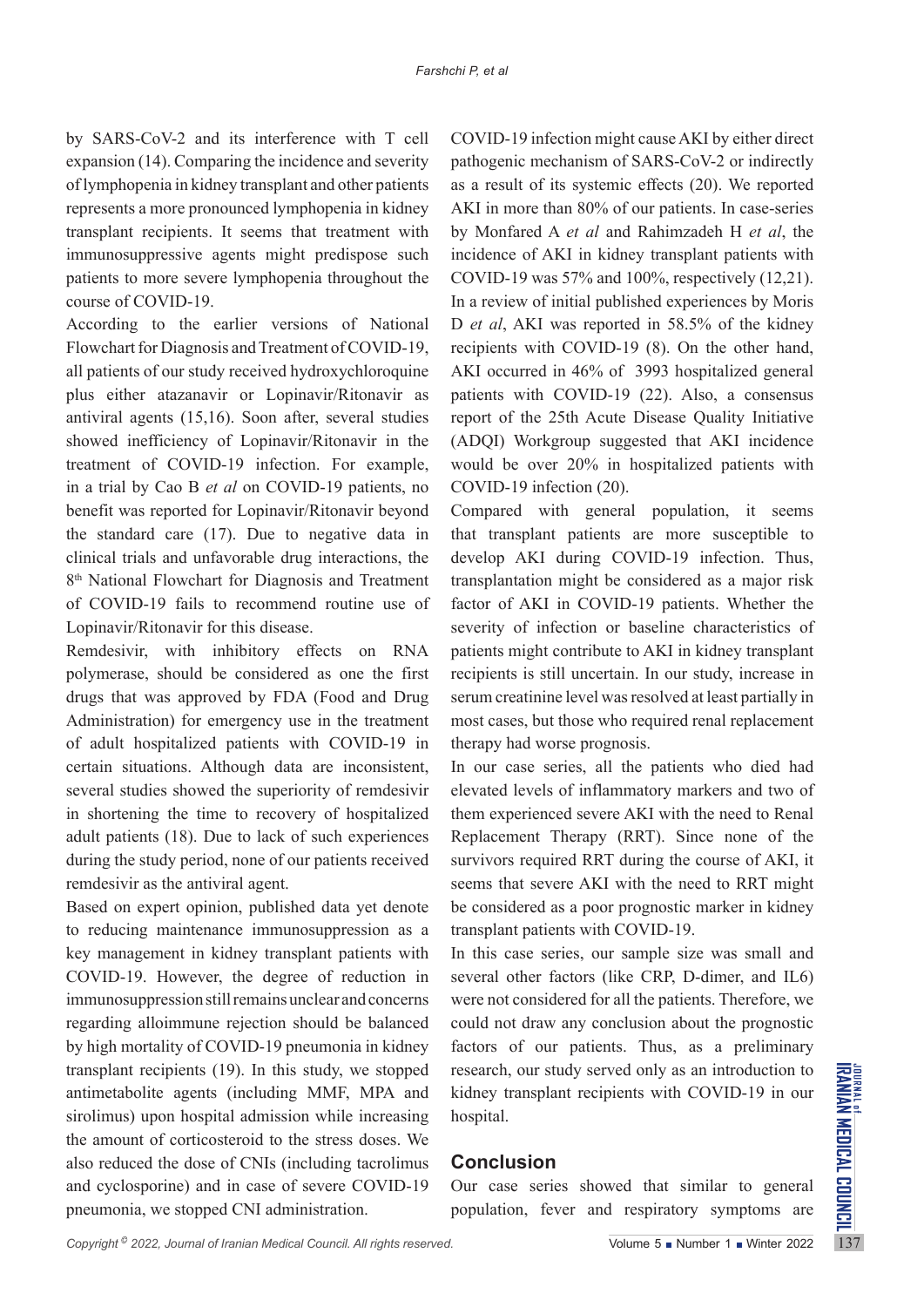presenting features of COVID-19 in kidney transplant recipients. Lymphopenia is more prominent and the course of COVID-19 infection is more likely to be complicated by acute kidney injury in such patients.

**Acknowledgements** 

This research was approved by our local ethical committee (IR.TUMS.VCR.REC.1399.363) and has been supported by Tehran University of Medical

Sciences (grant no 99.1.190.47650). Authors would like to appreciate the support and constructive comments of the methodologists of research development office, Imam Khomeini Hospital Complex, Tehran, Iran.

## **Conflict of Interest**

The authors have no conflict of interest to disclose.

# **References**

1. Huang C, Wang Y, Li X, Ren L, Zhao J, Hu Y, et al. Clinical features of patients infected with 2019 novel coronavirus in Wuhan, China. Lancet 2020 Feb 15;395(10223):497-506.

2. Siordia Jr JA. Epidemiology and clinical features of COVID-19: A review of current literature. J Clin Virol 2020 Jun:127:104357.

3. Abobaker A, Raba AA, Alzwi A. Extrapulmonary and atypical clinical presentations of COVID-19. J Med Virol 2020 Nov;92(11):2458-2464.

4. Elias M, Pievani D, Randoux C, Louis K, Denis B, Delion A, et al. COVID-19 Infection in Kidney Transplant Recipients: Disease Incidence and Clinical Outcomes. J Am Soc Nephrol 2020 Oct;31(10):2413-23.

5. Kataria A, Yakubu I, Winstead R, Gowda M, Gupta G. COVID-19 in Kidney Transplantation: Epidemiology, Management Considerations, and the Impact on Kidney Transplant Practice. Transplant Direct 2020 Jul 15;6(8):e582.

6. Ghadir MR, Ebrazeh A, Khodadadi J, Zamanlu M, Shams S, Nasiri M, et al. The COVID-19 outbreak in Iran; the first patient with a definite diagnosis. Arch Iran Med 2020 Jul 1;23(7):503-4.

7. Kdigo A. Work Group. KDIGO clinical practice guideline for acute kidney injury. Kidney Int Suppl 2012;2(1):1-38.

8. Moris D, Kesseli SJ, Barbas AS. Kidney transplant recipients infected by COVID-19: review of the initial published experience. Transpl Infect Dis 2020 Dec:22(6):e13426.

9. Abolghasemi S, Mardani M, Sali S, Honarvar N, Baziboroun M. COVID-19 and kidney transplant recipients. Transpl Infect Dis 2020 Dec:22(6):e13413.

10. Abrishami A, Samavat S, Behnam B, Arab-Ahmadi M, Nafar M, Taheri MS. Clinical Course, Imaging Features, and Outcomes of COVID-19 in Kidney Transplant Recipients. Eur Urol 2020 Aug;78(2):281-6.

11. Akalin E, Azzi Y, Bartash R, Seethamraju H, Parides M, Hemmige V, et al. Covid-19 and kidney transplantation. N Engl J Med 2020 Jun 18;382(25):2475-7.

12. Monfared A, Dashti-Khavidaki S, Jafari R, Jafari A, Ramezanzade E, Lebadi MK, et al. Clinical characteristics and outcome of COVID-19 pneumonia in kidney transplant recipients in Razi hospital, Rasht, Iran. Transpl Infect Dis 2020 Dec;22(6):e13420.

13. Nouri-Vaskeh M, Khalili N, Sharifi A, Behnam P, Soroureddin Z, Ade EA, et al. Clinical Characteristics of Fatal Cases of COVID-19 in Tabriz, Iran: An Analysis of 111 Patients. Advan J Emerg Med 2020 Aug 4;2(5):1.

THE STRING IN THE TIME TO STATE THE TIME THE TIME THE TIME THE TIME THE TIME THE TIME THE TIME THE TIME THE TIME THE TIME THANG AND PORTOR THANG THE PORTOR THANG THE PORTOR THANG THE TIME THE VISITED THANG THE TIME THE TIM 14. Huang I, Pranata R. Lymphopenia in severe coronavirus disease-2019 (COVID-19): systematic review and meta-analysis. J Intensive Care 2020 May 24;8:1-10.

15. Iran's Diagnostic Therapeutic Flowchart for COVID-19; 1st edition (DTFC1). [Available from: [https://irimc.org/](https://irimc.org/Portals/0/NewsAttachment/%20%20%20%20%20%20%20.pdf) [Portals/0/NewsAttachment/%20%20%20%20%20%20%20.pdf](https://irimc.org/Portals/0/NewsAttachment/%20%20%20%20%20%20%20.pdf).